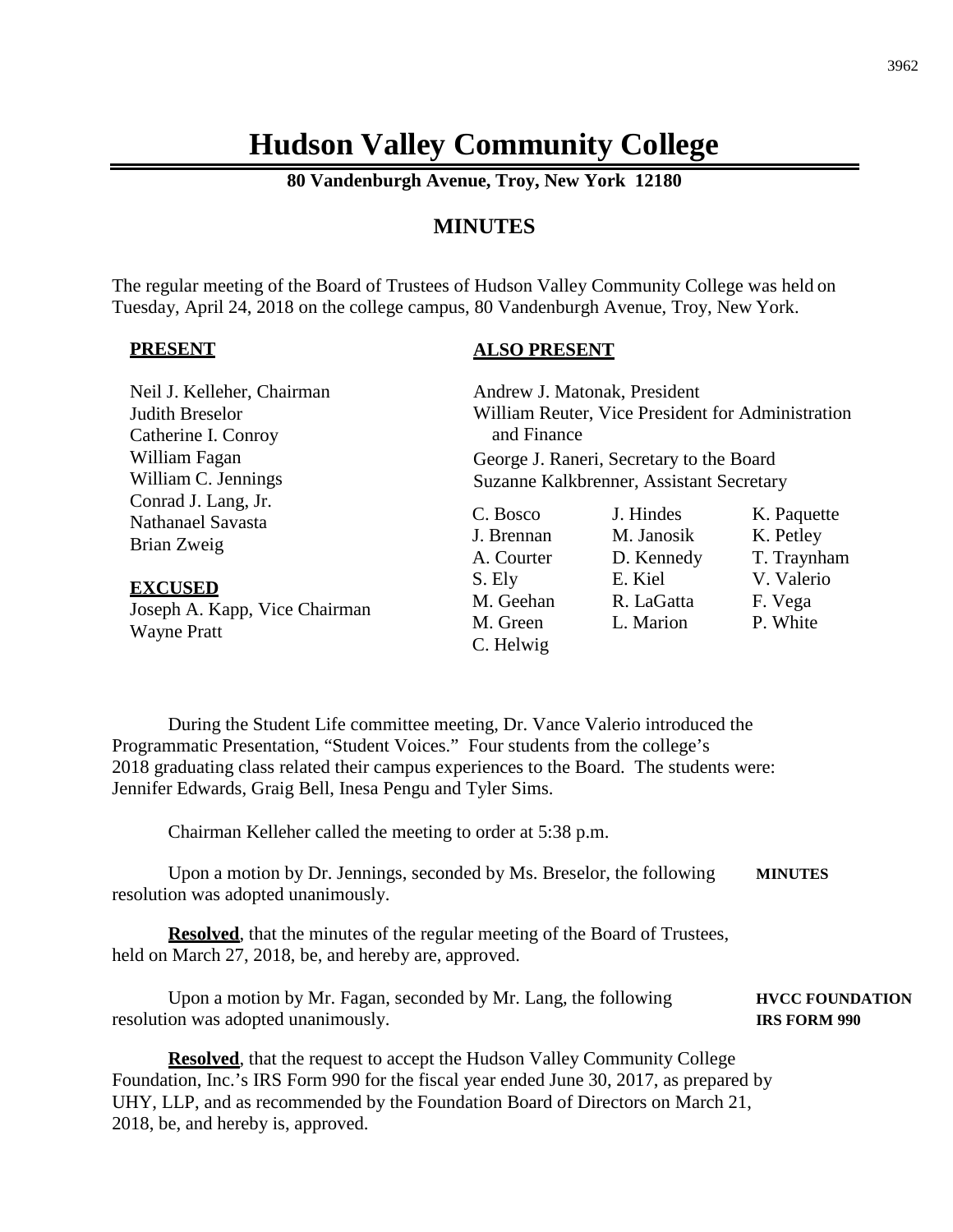Upon a motion by Ms. Conroy, seconded by Dr. Jennings, the following **FACULTY** resolution was adopted unanimously. **STUDENT**

**Resolved,** that the request for approval of the of the Faculty Student 2018-19 OPERATING Association budget for Fiscal Year 2018-19, totaling \$8,442,686 in revenues and **BUDGET** \$8,305,109 in expenditures, as recommended by the Faculty Student Association Board of Directors on March 12, 2018, be, and hereby is, approved.

# **INFORMATION ITEMS INFORMATION**

The following information items were noted: **ITEMS**

#### **A. 2018/2019 COLLEGE FACULTY MERIT RECOMMENDATIONS**

In accord with Article XII-C of the Collective Bargaining Agreement between the College and the Hudson Valley Community College Faculty Association, Faculty merit recommendations effective September 1, 2018, are outlined below.

#### **DEPARTMENT CHAIR (\$2000 each)**

Karen Jones, Professor, Business Administration Susan Kutryb, Professor, Mathematics and Engineering Science

# **FACULTY (\$1000 each)**

Danielle Blesi, Professor, Business Administration Erica Cole, Assistant Professor, Medical Imaging Joel Glickman, Assistant Professor, Mathematics and Engineering Science Vonnie Jane Vannier, Associate Professor, English, Foreign Languages and English as a Second Language

# **B. 2018/2019 COLLEGE NTP MERIT RECOMMENDATIONS (\$1000 Each)**

In accord with section 300.60 of the Administrative Code for Non-Teaching Professional personnel, NTP Merit awards, in the amount of \$1,000 each, effective September 1, 2018, are outlined below.

Jacqueline Bujanow, Technical Assistant, Office of the VP for Administration and Finance Darren Ceccucci, Manager of Client Support Services, Information Technology Services Richard Edwards, Director of Physical Plant Brenda Hazard, Library Director

Loni Hetman, Technical Assistant, Office of Testing, NSO/Family Sessions, Advisement and Academic Placement

Karen Paquette, Director of Human Resources

# **C. 2018/2019 EOC MERIT RECOMMENDATIONS (\$500 Each)**

The following EOC Merit awards, in the amount of \$500 each, effective September 1, 2018, are outlined below.

Jennifer Cook, Technical Assistant, Office of the Executive Director Pamela Harris, Assistant Coordinator of Student Services – College and Career Services Elaine Harwood, Coordinator of Institutional Advancement Keevin Killikelly, Assistant Coordinator of Student Services – Enrollment Melissa Thomas, Associate Coordinator for Business Services

**ASSOCIATION**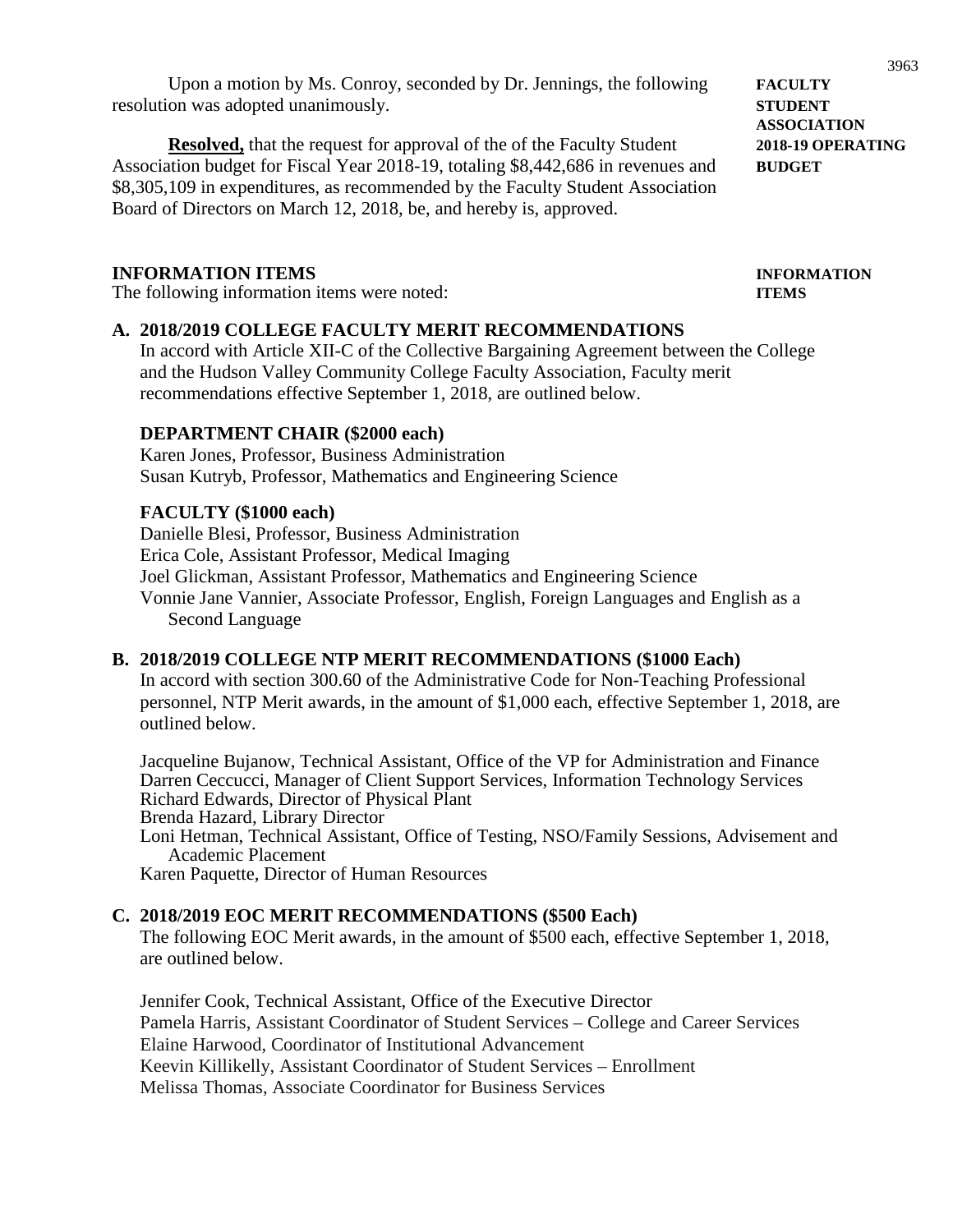# **D. PART-TIME FACULTY**

|    | 1. Academic Affairs<br>Michael Mineau, Instructor,<br>Workforce Development,<br>p/t appt., eff. 4/4/18                                                                                      | \$74.20/hr    |
|----|---------------------------------------------------------------------------------------------------------------------------------------------------------------------------------------------|---------------|
|    | John Francis, Instructor,<br>Workforce Development,<br>p/t appt., eff. 4/4/18                                                                                                               | \$74.20/hr    |
|    | 2. School of Health Sciences<br>Ciara D'Angelo, Instructor,<br>Dental Hygiene,<br>p/t appt., eff. 8/27/18                                                                                   | $$1,113$ /sch |
|    | Sara Fox, Instructor,<br>Dental Hygiene,<br>p/t appt., eff. 8/27/18                                                                                                                         | $$1,113$ /sch |
|    | 3. Schools of Liberal Arts & Sciences<br>Paul Aubin, Instructor,<br>Fine Arts, Theatre Arts & Digital Media (HS Model),<br>$p/t$ appt., eff. $4/11/18$                                      | \$0           |
|    | E. PART-TIME NON-TEACHING PROFESSIONAL<br>1. Academic Affairs<br>Amy Bailey, Instructor,<br>Kids on Campus, Community & Professional Education,<br>$p/t$ appt., eff. $3/24/18$              | \$25.00/hr    |
|    | 2. Enrollment Management & Student Affairs<br>Wanda Miles, P/T Technical Assistant for Testing,<br>Center for Access and Assistive Technology,<br>$p/t$ appt., eff. $3/23/18$ or thereafter | \$15.00/hr    |
|    | Richard Parker, Assistant Track and Field Coach,<br>Intercollegiate Athletics,<br>p/t appt., eff. 03/19/18                                                                                  | \$2,500/yr    |
| 3. | Technology, Institutional Assessment and Planning<br>Joanne Durfee, Television Production Technician,<br>Instructional Technologies/VVT,<br>p/t appt., eff. 3/28/18                         | \$20.00/hr    |
|    | Jeanne Gallagher, Television Production Technician,<br>Instructional Technologies/VVT,<br>p/t appt., eff. 3/28/18                                                                           | \$20.00/hr    |
|    | Justin Rockenstyre, Television Production Technician,<br>Instructional Technologies/VVT,<br>p/t appt., eff. 3/28/18                                                                         | \$20.00/hr    |